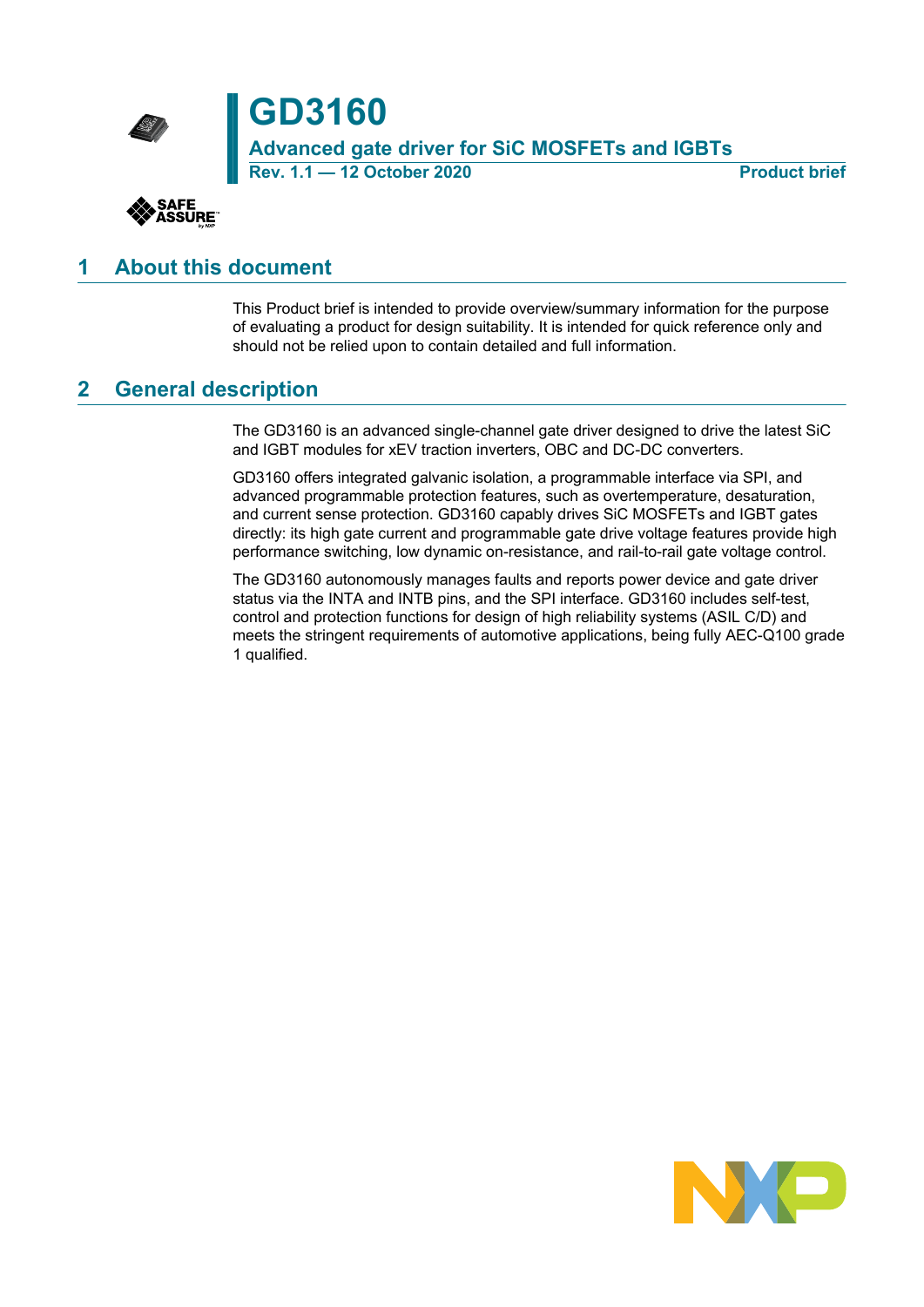

## <span id="page-1-1"></span><span id="page-1-0"></span>**3 Simplified application diagram**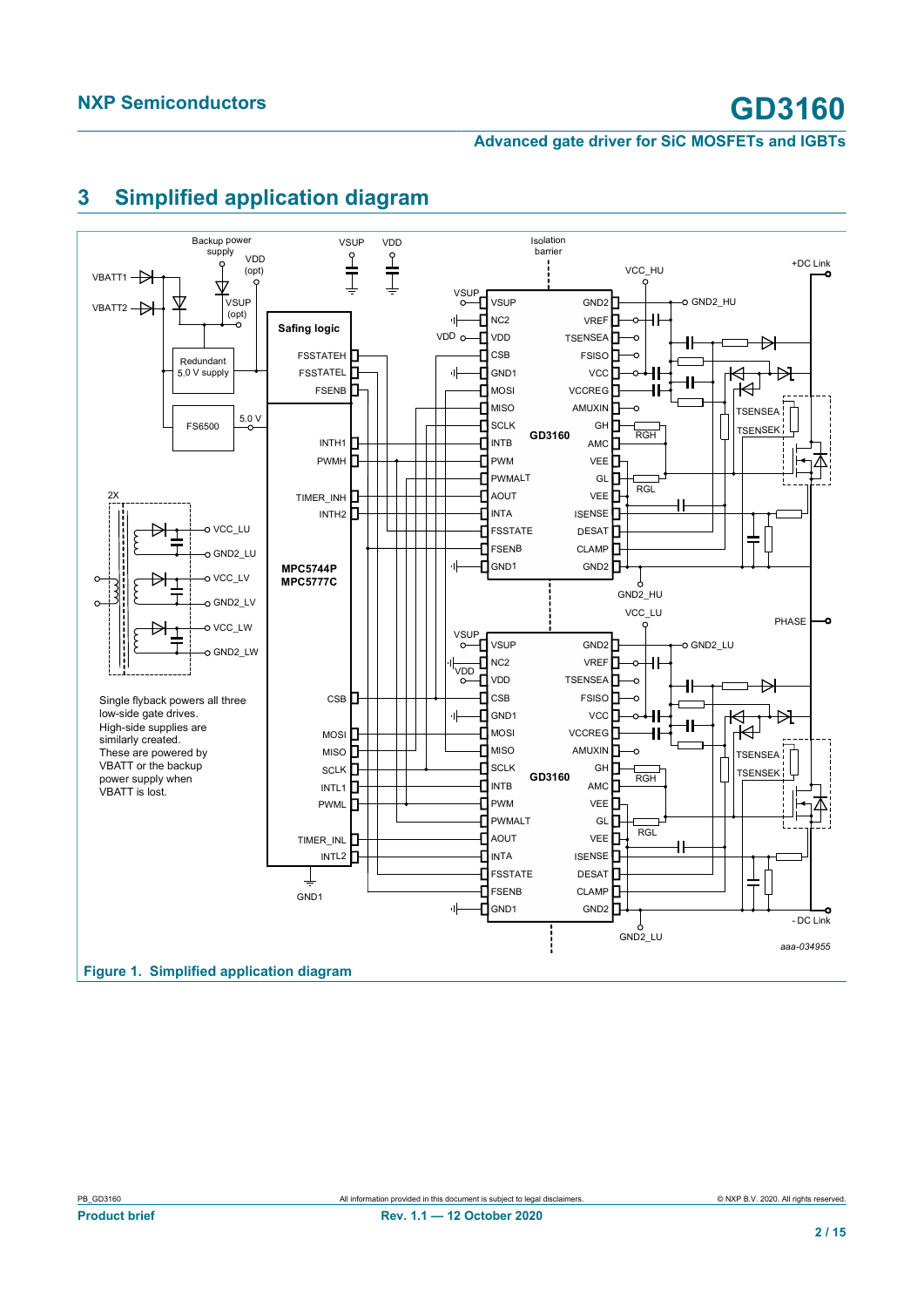## <span id="page-2-3"></span>**4 Features and benefits**

This section summarizes the key features, safety features, and regulatory approvals for the GD3160.

### **4.1 Key features**

- <span id="page-2-0"></span>**•** Integrated Galvanic signal isolation (up to 8 kV)
- **•** High gate current integrated: 15 A source/sink capable
- **•** SPI interface for safety monitoring, configuration, and diagnostic reporting
- **•** Supports high switching frequencies: PWM up to 100 kHz
- **•** Fail-safe state management from LV and HV domain for user-selectable safe state
- **•** Programmable gate voltage regulator over an expanded range
- **•** Temperature sense compatible with NTC and PTC thermistors
- **•** Configurable desaturation and current sense optimized for protecting SiC and IGBTs
- **•** Integrated soft shutdown, two-level turn-off, optimized for unique gate drive requirements of SiC
- **•** Real-time VCE and VGE monitoring via INTA pin
- **•** Integrated ADC for monitoring parameters from HV domain
- **•** CMTI > 100 V/ns
- **•** Compatible with 200 V to 1700 V IGBT/SiC, power range > 125 kW
- **•** Operating temperature range −40 °C to 125 °C
- **•** External Creepage distance (CPG): > 7.8 mm
- **•** Available in 3.3 V or 5.0 V I/O logic interface variants
- <span id="page-2-1"></span>**•** Small package footprint (8 mm x 13 mm) 32-pin SOIC

### **4.2 Safety features**

- **•** ISO 26262 ASIL D certified supporting ASIL D system level functional safety
- **•** Error checking of SPI and configuration data with 8-bit CRC
- **•** Autonomously manages severe faults and reports status via configurable INTB and/or INTA pins, and SPI interface
- **•** Ultra-fast current, DESAT, and temperature sense inputs and ADC reporting for IGBT/ SiC monitoring and protection
- **•** Interrupt pins (INTA and INTB) for fast response to faults
- **•** Built-in self-check of all analog and digital circuits
- **•** Continuous watchdog of communications across isolation barrier
- **•** Deadtime enforcement
- **•** Over and undervoltage supervision of all power supplies on both low and high voltage sides
- **•** Dedicated fail-safe state management pins on both low and high voltage sides
- <span id="page-2-2"></span>**•** VGE real time cycle-by-cycle monitoring

### **4.3 Safety and regulatory approvals**

- **•** Reinforced isolation per DIN V VDE V 0884-10
- **•** Withstand 5000 V rms (1 minute) isolation per UL 1577
- **•** CSA Component Acceptance Notice 5A
- **•** AEC-Q100 grade 1 automotive qualified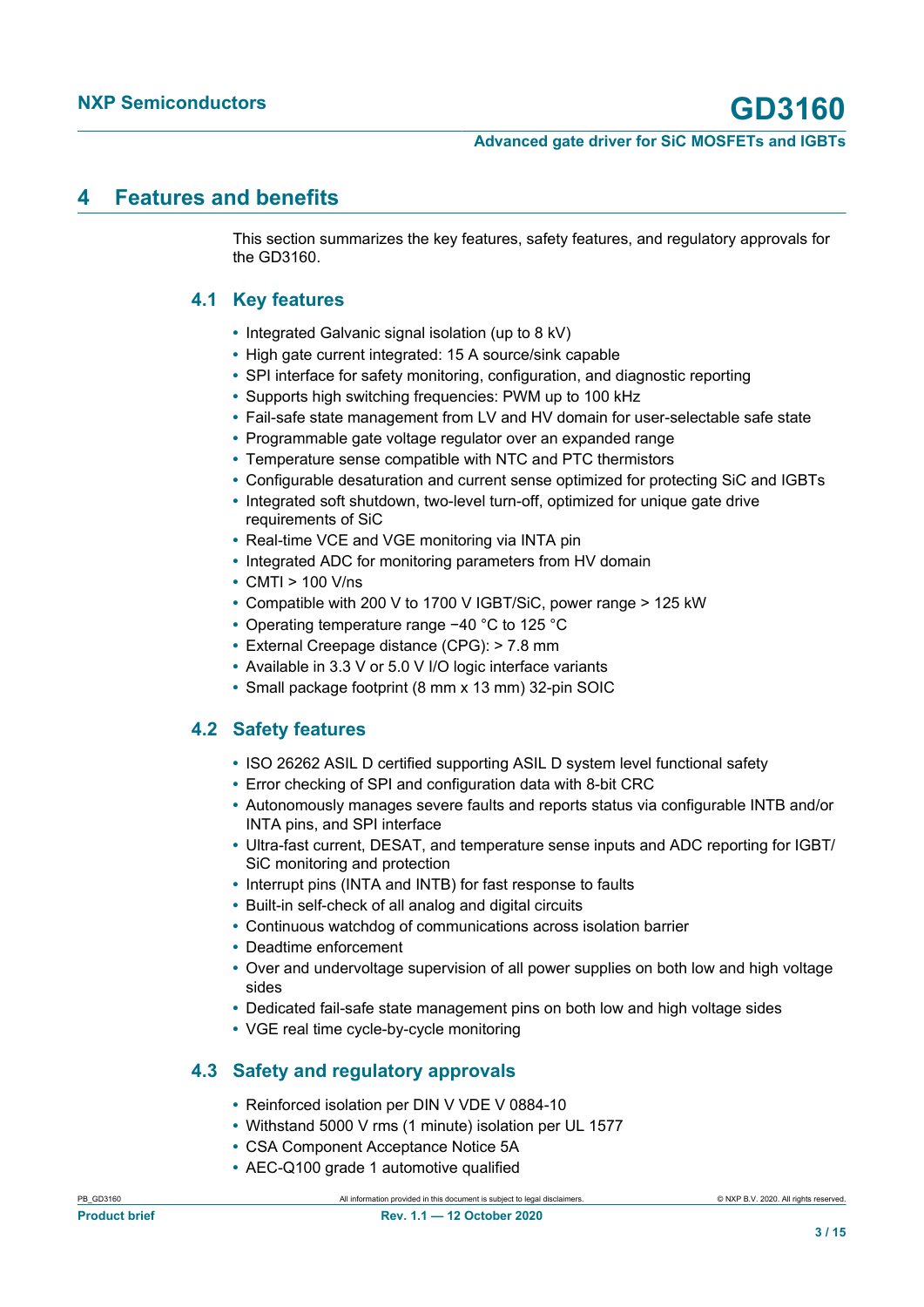## <span id="page-3-1"></span>**5 Ordering information**

<span id="page-3-6"></span><span id="page-3-0"></span>

| Table 1. Orderable part variations |            |                               |                     |
|------------------------------------|------------|-------------------------------|---------------------|
| Part number <sup>[1]</sup>         | <b>VDD</b> | Temperature (T <sub>1</sub> ) | Package             |
| PGD3160AM515EK                     | 5.0V       | $-40$ °C to 150 °C            | 32-pin wide body    |
| PGD3160AM315EK                     | 3.3V       |                               | SOIC, 0.65 mm pitch |

[1] To order parts in tape and reel, add the R2 suffix to the part number.

## <span id="page-3-7"></span>**6 Pinning information**

**6.1 Pinning**

### <span id="page-3-3"></span><span id="page-3-2"></span>**GD3160**  $\Box$  VCC  $\Box$  CLAMP DESAT **TSENSEA**  $\Box$  FSISO  $\exists$  GH  $\exists$  GL  $\Box$  AMC  $\Box$  ISENSE **J** VREF AMUXIN  $\Box$  GND2  $\exists$  GND2 VEE **J** VCCREG VEE FSSTATE<sub>L</sub> AOUT<sub>L</sub> PWMALT **L** PWM INTB<sub>L</sub> INTA GND<sub>1</sub> FSENB VSUP<sup>L</sup> *aaa-034956* NC<sub>2</sub> VDD CSB<sub>L</sub> SCLK<sub>L</sub> MISO<sub>L</sub> MOSI<sub>L</sub> GND1 **Figure 2. Pin configuration**

### <span id="page-3-5"></span><span id="page-3-4"></span>**6.2 Pin description**

### **Table 2. Pin definitions**

| <b>Pin number</b>                             | <b>Pin name</b> | <b>Pin type</b>         | <b>Definition</b>                                                 | <b>Comments</b>                                                                                                                                                                                                                          |
|-----------------------------------------------|-----------------|-------------------------|-------------------------------------------------------------------|------------------------------------------------------------------------------------------------------------------------------------------------------------------------------------------------------------------------------------------|
| Pins 1 to 16 (low-voltage, non-isolated pins) |                 |                         |                                                                   |                                                                                                                                                                                                                                          |
|                                               | <b>VSUP</b>     | input / power           | Primary power supply for non-<br>isolated low-voltage (LV) domain | Main supply input is compatible with 12 V<br>automotive battery range/transients, referenced to<br>GND1. VSUP may either be (1) driven by 12V, or<br>(2) tied to VDD and powered by an external, post-<br>regulated 3.3 V or 5 V supply. |
| $\overline{2}$                                | N <sub>C2</sub> | no connect              | No connection                                                     | NC <sub>2</sub> must be connected to GND <sub>1</sub>                                                                                                                                                                                    |
| 3                                             | <b>VDD</b>      | input-output /<br>power | Power supply for non-isolated<br>low-voltage (LV) logic           | Main supply for logic on LV domain, referenced to<br>GND1. VDD may either be (1) regulated internally<br>to 3.3 V or 5.0 V from VSUP, or (2) tied to VSUP<br>and powered by an external, post-regulated 3.3 V<br>or 5 V supply.          |
| $\overline{4}$                                | <b>CSB</b>      | input / digital         | SPI chip select                                                   | Active low CSB activates SPI link and framing                                                                                                                                                                                            |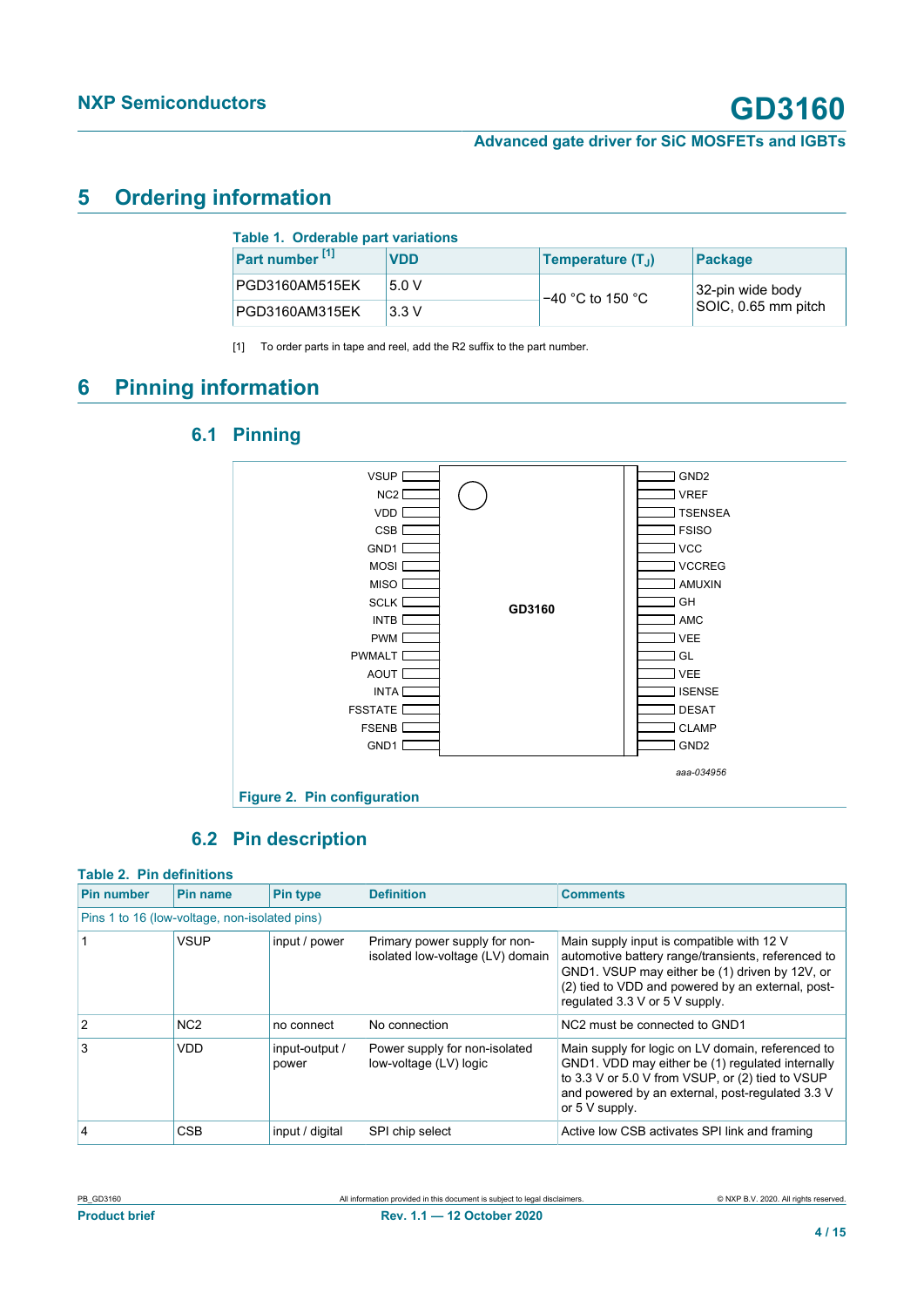| <b>Pin number</b> | <b>Pin name</b>                             | <b>Pin type</b>          | <b>Definition</b>                                                                    | <b>Comments</b>                                                                                                                                                                          |
|-------------------|---------------------------------------------|--------------------------|--------------------------------------------------------------------------------------|------------------------------------------------------------------------------------------------------------------------------------------------------------------------------------------|
| 5, 16             | GND <sub>1</sub>                            | ground 1                 | Ground for non-isolated (LV)<br>domain power and logic                               | Redundant GND1 pins provide ground reference<br>for all non-isolated low-voltage (LV) domain<br>signals. Isolated from all circuitry referenced to<br>GND <sub>2</sub> .                 |
| 6                 | <b>MOSI</b>                                 | input / digital          | SPI "master-out, slave-in" pin                                                       | Input data for GD3160 SPI. MOSI data latches on<br>rising edge of SCLK, MSB first. Internal passive<br>pull down to GND1                                                                 |
| 7                 | <b>MISO</b>                                 | output / digital         | SPI "master-in, slave-out" pin                                                       | Data output for GD3160 SPI. GD3160 outputs<br>MISO on falling edge of SCLK, MSB first.                                                                                                   |
| 8                 | <b>SCLK</b>                                 | input / digital          | SPI clock                                                                            | GD3160 acknowledges SPI clock only when CSB<br>is low. Internal passive pull down to GND1                                                                                                |
| 9                 | <b>INTB</b>                                 | output / digital         | Interrupt / Fault status output                                                      | INTB reports fault with active low (logic 0 reports<br>fault). Internal passive pullup to VDD.                                                                                           |
| 10                | <b>PWM</b>                                  | input / digital          | PWM control command for gate<br>output                                               | Logic high turns on power device gate. PWM pin is<br>ignored during fail-safe, configuration, BIST, reset,<br>and most fault modes. Internal passive pull down<br>to GND1.               |
| 11                | <b>PWMALT</b>                               | input / digital          | Complementary PWM command<br>for gate output                                         | Complementary PWMALT enforces deadtime<br>constraint and prevents accidental shoot-through<br>condition. Connect to GND1 if unused. Internal<br>passive pull up to VDD.                  |
| 12                | AOUT                                        | output / analog          | Duty-cycle encoded output of<br>isolated ADC                                         | 5.0 V, 3.9 kHz (or multiplexed with 5.6 kHz)<br>readout is configurable by SPI. Connect high-<br>impedance to GND1 if unused.                                                            |
| 13                | <b>INTA</b>                                 | output / digital         | Interrupt / fault status / monitor                                                   | Output pin reports fault via active pulldown<br>interrupt, or reports VCE or VGE state via logic<br>high/low. Pin left open if unused.                                                   |
| 14                | <b>FSSTATE</b>                              | input / digital          | Fail-safe gate state control pin                                                     | Gate output control pin. Connect to GND1 if<br>unused. Internal passive pulldown to GND1.                                                                                                |
| 15                | <b>FSENB</b>                                | input / digital          | Fail-safe mode enable pin                                                            | Active-low pin enabling fail-safe mode (FSSTATE<br>controls gate). Internal passive pulldown to GND1.<br>Connect to VDD if unused.                                                       |
|                   | Pins 17 to 32 (high-voltage, isolated pins) |                          |                                                                                      |                                                                                                                                                                                          |
| 17, 32            | GND <sub>2</sub>                            | ground 2                 | Ground for isolated (HV) domain<br>power, analog, and logic                          | Redundant GND2 pins provide ground reference<br>for all isolated high-voltage (HV) domain. Isolated<br>from all circuitry referenced to GND1. Connect to<br>power device emitter/source. |
| 18                | <b>CLAMP</b>                                | input / analog           | Sense terminal for VCE/VDS<br>overvoltage during turn-off                            | CLAMP detects Zener breakdown current and<br>increase gate drive impedance and employ soft<br>shutdown for turn-off. Connect to VEE if unused.                                           |
| 19                | <b>DESAT</b>                                | input-output /<br>analog | Drive/sense terminal for VCE/<br>VDS desaturation condition                          | Connected to GND2 if unused                                                                                                                                                              |
| 20                | <b>ISENSE</b>                               | input / analog           | Current sense feedback pin                                                           | Resistive network converts current mirror into<br>readable voltage signal on ISENSE. Connect to<br>GND2 if unused.                                                                       |
| 21, 23            | <b>VEE</b>                                  | input / power            | Negative gate supply voltage                                                         | VEE is the negative voltage on the isolated<br>domain, and is referenced to GND2. Connect to<br>GND2 if a negative supply is not used.                                                   |
| 22                | GL                                          | output / analog          | Pull-down pin for output gate<br>turn-off/discharge event                            | GL pin pulls gate to VEE                                                                                                                                                                 |
| 24                | AMC                                         | input-output /<br>analog | Direct connect to gate for gate<br>voltage sense and active miller<br>clamp function | AMC provides low-impedance holdoff (active miller<br>clamp) and senses VGE/VGS for reporting and<br>diagnostics.                                                                         |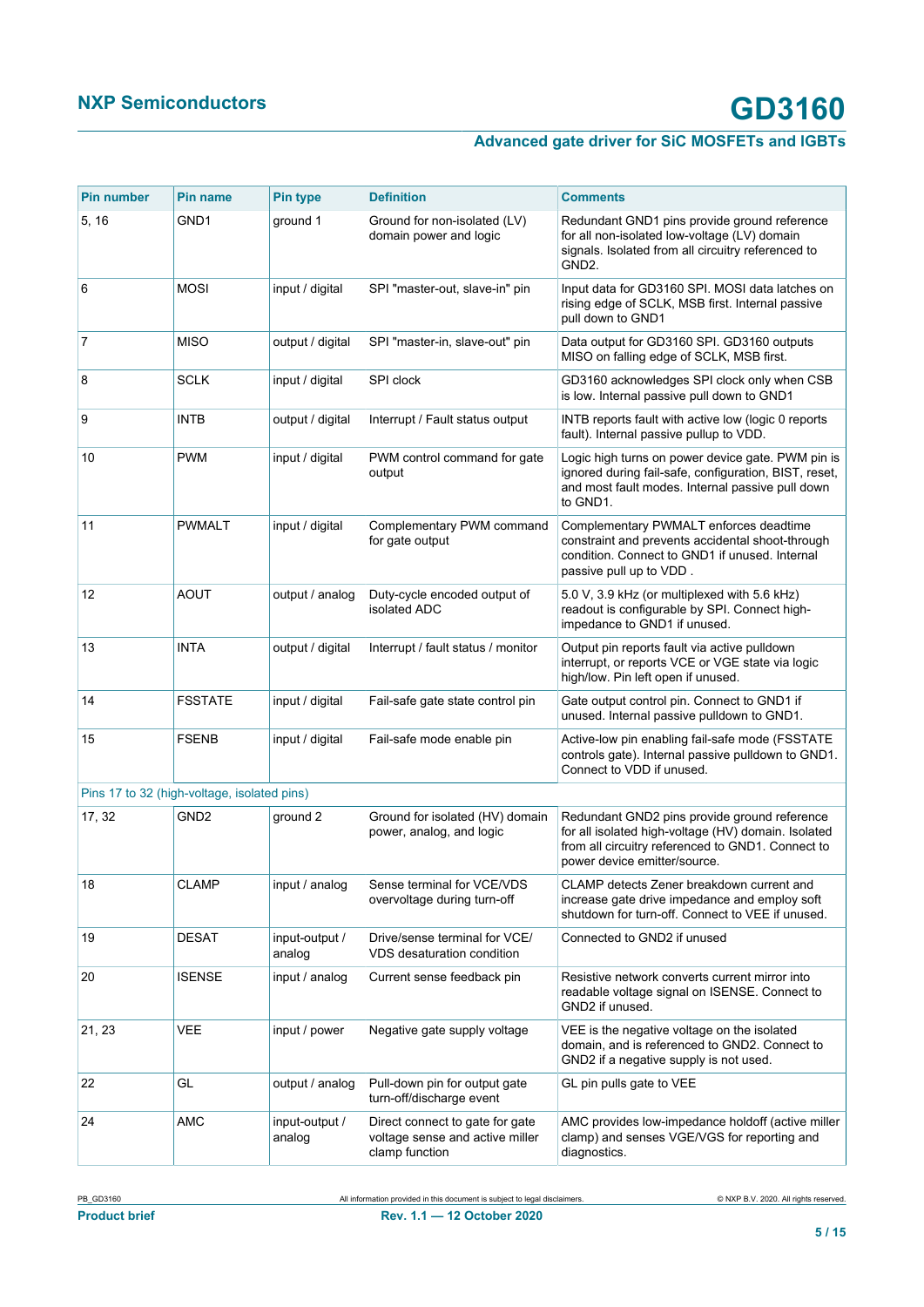| <b>Pin number</b> | <b>Pin name</b> | <b>Pin type</b> | <b>Definition</b>                                                                 | <b>Comments</b>                                                                                                                                                                                                                                             |
|-------------------|-----------------|-----------------|-----------------------------------------------------------------------------------|-------------------------------------------------------------------------------------------------------------------------------------------------------------------------------------------------------------------------------------------------------------|
| 25                | GH              | output / analog | Pull-up pin for output gate turn-<br>on event                                     | GH pin pulls gate to VCCREG                                                                                                                                                                                                                                 |
| 26                | AMUXIN          | input / analog  | General-purpose input for<br>isolated ADC                                         | One of many SPI-selectable inputs for the isolated<br>ADC. Connect to GND2 if unused.                                                                                                                                                                       |
| 27                | <b>VCCREG</b>   | output / power  | Internally-regulated positive gate<br>supply                                      | Programmable gate supply derived from VCC,<br>referenced to GND2. Connect to VCC if unused.                                                                                                                                                                 |
| 28                | <b>VCC</b>      | input / power   | Positive voltage supply for<br>isolated domain circuitry                          | Referenced to GND2                                                                                                                                                                                                                                          |
| 29                | <b>FSISO</b>    | input / digital | HV domain pin to enable the fail-<br>safe state.                                  | Active-high disables PWM, FSSTATE, and turns<br>on GATE.                                                                                                                                                                                                    |
| 30                | <b>TSENSEA</b>  | input / analog  | Anode of temp sense diode/NTC<br>of the power module                              | TSENSEA reads back voltage from temperature<br>sense element, and is referenced to GND2.<br>Includes possible current driver for temp sense<br>network. The temperature sense network cathode<br>should be connected to GND2. Connect to VREF if<br>unused. |
| 31                | VREF            | output / power  | Internally regulated reference<br>voltage for HV domain analog,<br>ADC, and logic | Output for an internally generated 5.0 V, 20 mA<br>regulator. Referenced to GND2                                                                                                                                                                            |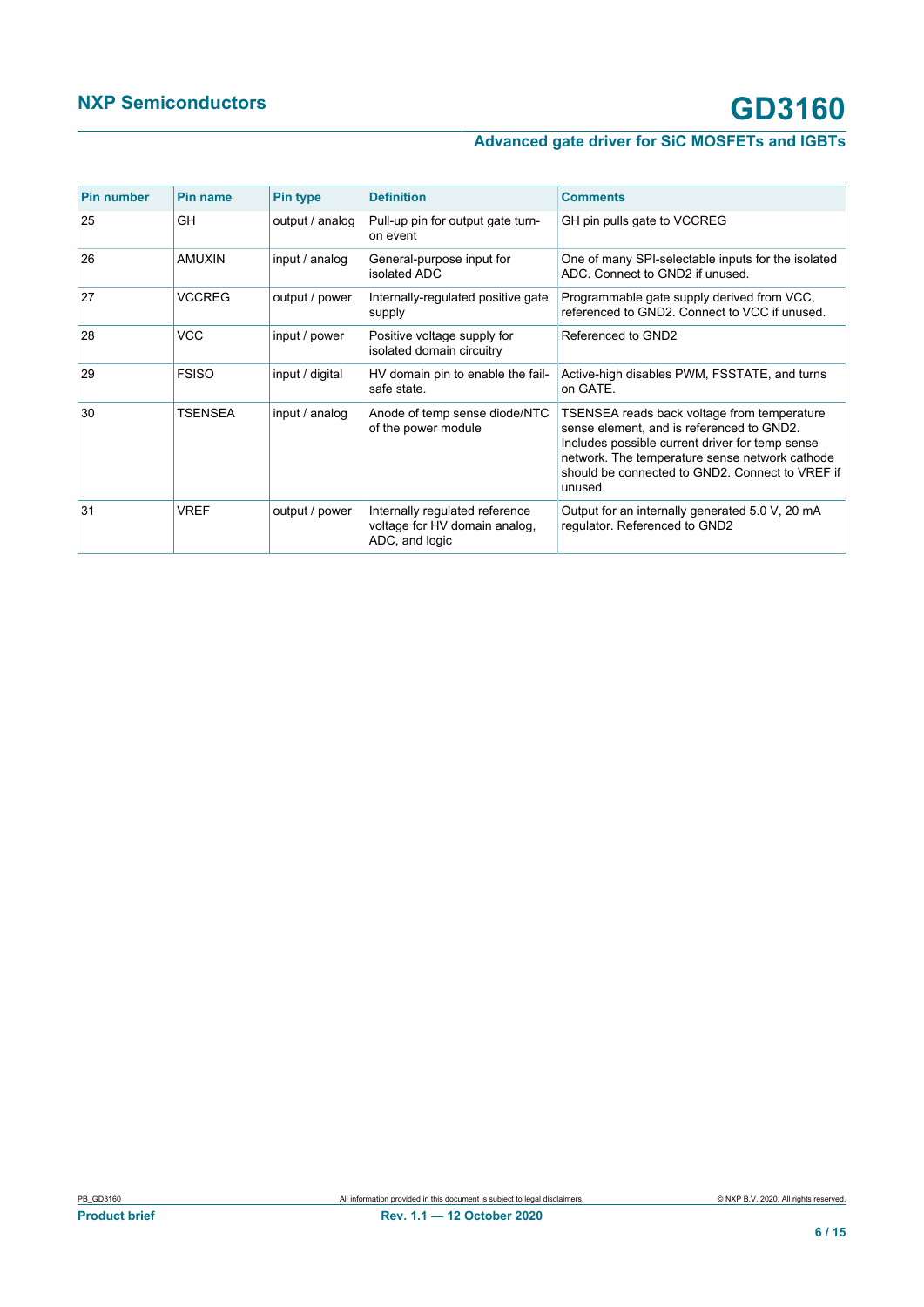## <span id="page-6-0"></span>**7 Absolute maximum ratings**

<span id="page-6-1"></span>All voltages are referenced to GND1 or GND2. Currents are positive into and negative out of the specified pins. Exceeding these ratings may cause malfunction or permanent device damage.

### **Table 3. Absolute maximum ratings**

*All voltages referenced to GND1 (LV domain) or GND2 (HV domain). Currents are positive into and negative out of the specified pins.*

| <b>Symbol</b>             | <b>Parameter</b>                                                          |       | Min                        | <b>Max</b>                       | <b>Unit</b> |
|---------------------------|---------------------------------------------------------------------------|-------|----------------------------|----------------------------------|-------------|
|                           | Power supplies and current references                                     |       |                            |                                  |             |
| V <sub>VSUP</sub>         | Low voltage domain supply voltage                                         | $[1]$ | $-0.3$                     | 40                               | V           |
| V <sub>VDD3p3</sub>       | Low voltage domain logic supply voltage, 3.3 V version                    | $[1]$ | $-0.3$                     | 6.0                              | V           |
| V <sub>VDD5</sub>         | Low voltage domain logic supply voltage, 5.0 V version                    | $[1]$ | $-0.3$                     | 6.0                              | $\vee$      |
| V <sub>VCC</sub>          | High voltage domain positive supply voltage                               | $[2]$ | $-0.3$                     | 25                               | V           |
| <b>V<sub>VEE</sub></b>    | High voltage domain negative supply voltage                               | $[2]$ | $-12$                      | 0.3                              | $\vee$      |
| V <sub>VCC-VVEE</sub>     | High voltage domain positive/negative supply                              |       | $-0.3$                     | 37                               | V           |
| <b>V<sub>VCCREG</sub></b> | High voltage domain post regulated supply voltage                         | $[2]$ | $-0.3$                     | 25                               | V           |
| <b>I</b> vccres           | <b>VCCREG</b> output current                                              |       |                            | $-100$                           | mA          |
| <b>V<sub>VREF</sub></b>   | $[2]$<br><b>VREF</b> voltage                                              |       | $-0.3$                     | 6.0                              | V           |
| <b>I</b> VREF             | VREF output current                                                       |       |                            | $-20$                            | mA          |
| Logic pins                |                                                                           |       |                            |                                  |             |
| $V_{IN}$                  | Logic input pin voltage (FSSTATE, FSENB, PWM, PWMALT,<br>SCLK, CSB, MOSI) | $[1]$ | $-0.3$                     | 18                               | V           |
| V <sub>OUT</sub>          | Logic output pin voltage (MISO, INTB, INTA, AOUT)                         | $[1]$ | $-0.3$                     | $VVDD max + 0.3 V$               | $\vee$      |
| V <sub>FSISO</sub>        | Logic input pin voltage (FSISO)                                           | $[2]$ | $-0.3$                     | 6.3                              | V           |
| Gate drive output stage   |                                                                           |       |                            |                                  |             |
| $V_{GH}$                  | GH voltage                                                                |       | $\boxed{[2]}$ VEE - 0.3    | $V_{VCCREG\_max}$ + 0.3 V        | V           |
| $V_{GL}$                  | GL voltage                                                                |       | $\overline{[2]}$ VEE - 0.3 | $V_{VCCREG max} + 0.3 V$         | $\vee$      |
| VAMC                      | AMC voltage                                                               | $[2]$ | $VEE - 0.3$                | $V_{VCCREG max} + 0.3 V$         | V           |
| <b>SOURCEMAX</b>          | GH max. source Current                                                    | $[3]$ |                            | $-15$                            | Α           |
| <b>ISINKMAX</b>           | GL, AMC max. sink current                                                 | $[3]$ |                            | 15                               | Α           |
| <b>V<sub>CLAMP</sub></b>  | <b>CLAMP</b> voltage                                                      | $[2]$ | $VEE - 0.3$                | V <sub>VCCREG</sub> max + 0.3 V  | $\vee$      |
| V <sub>DESAT</sub>        | $[2]$<br><b>DESAT</b> voltage                                             |       | $-0.3$                     | $V_{VCCREG max} + 0.3 V$         | V           |
| Temperature sense pin     |                                                                           |       |                            |                                  |             |
| <b>VTSENSEA</b>           | <b>TSENSEA</b> voltage                                                    | $[2]$ | $-0.3$                     | 6.0                              | V           |
| Interrupt pins            |                                                                           |       |                            |                                  |             |
| <b>INTB</b>               | Open drain DC output current                                              | [4]   |                            | -20                              | mA          |
| <b>INTA</b>               | Open drain DC output current                                              |       |                            | $-20$                            | mA          |
| <b>ISENSE</b> sense pin   |                                                                           |       |                            |                                  |             |
| V <sub>ISENSE</sub>       | <b>ISENSE</b> voltage                                                     | $[2]$ | $-2.0$                     | $V_{\text{VCCREG\_max}} + 0.3 V$ | $\vee$      |
| <b>AMUXIN pin</b>         |                                                                           |       |                            |                                  |             |
| VAMUXIN                   | AMUXIN voltage                                                            |       | $\boxed{[2]}$ -0.3         | $6.0\,$                          | $\vee$      |
| <b>ESD ratings</b>        |                                                                           |       |                            |                                  |             |
| <b>VESDHBM</b>            | ESD voltage (HBM)<br>All pins                                             | [5]   | $-2.0$                     | 2.0                              | kV          |
| <b>VESDCDM</b>            | ESD voltage (CDM)<br>Corner pins<br>Other pins                            | [6]   | $-750$<br>$-500$           | 750<br>500                       | V           |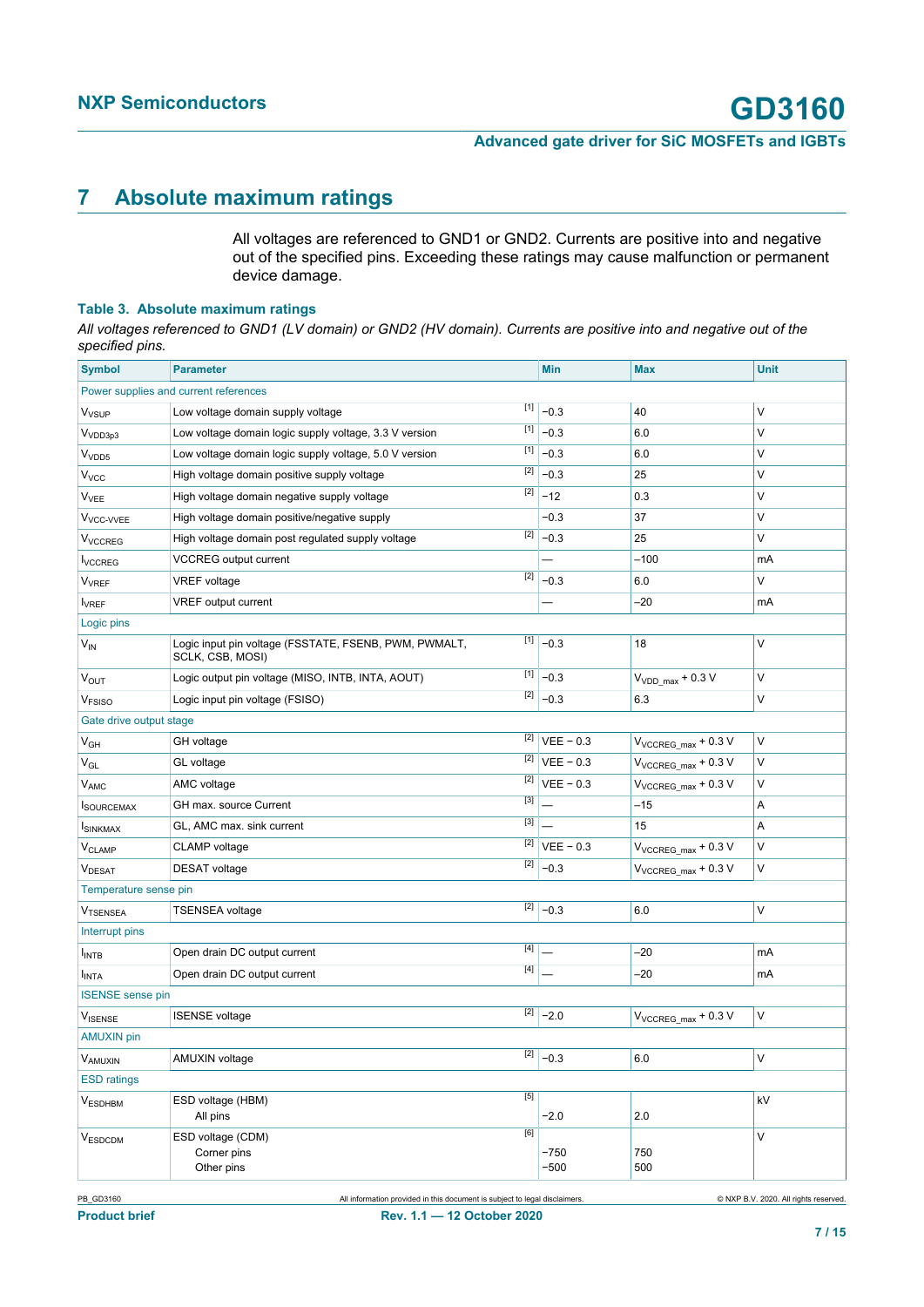## **NXP Semiconductors GD3160**

### **Advanced gate driver for SiC MOSFETs and IGBTs**

<span id="page-7-4"></span><span id="page-7-3"></span><span id="page-7-2"></span><span id="page-7-1"></span><span id="page-7-0"></span>

| <b>Symbol</b>         | <b>Parameter</b>                                             | <b>Min</b> | <b>Max</b> | <b>Unit</b> |
|-----------------------|--------------------------------------------------------------|------------|------------|-------------|
| VESDModule            | $[7]$<br>ESD voltage (module level)<br>VSUP, GND1, GND2 pins | $-8.0$     | 8.0        | kV          |
| Immunity              |                                                              |            |            |             |
| dV <sub>ISO</sub> /dt | [8]<br>Common mode transient immunity                        |            | 100        | V/ns        |
| <b>PWM</b> frequency  |                                                              |            |            |             |
| <b>f</b> PWMMAX       | Maximum switching frequency                                  | u          | 100        | kHz         |

<span id="page-7-6"></span>

<span id="page-7-5"></span>[1] Ref = GND1<br>[2] Ref = GND2<br>[3] 50 %, 100 nl<br>[4]  $V_{INTA, B} < 0.8$  $Ref = GND2$ [3] 50 %, 100 nF, 10 kHz

<span id="page-7-7"></span>

[4] VINTA, B < 0.8 V [5] **Human Body Model (HBM) at device level** ANSI/ESDA/JEDEC JS-001: 2010 Model HBM (human body model) Electrostatic Discharge (ESD) Sensitivity Testing Human Body Model (HBM) Test points: pin to GND1 and pin to GND2 [6] **Charged Device Model (CDM)** ANSI/ESD S5.3.1-2009 ESD Association Standard for Electrostatic Discharge Sensitivity Testing - Charged Device Model (CDM) - Component Level

[7] **Module Level ESD Tests**

ISO 10605:2008/Cor. 1:2010(E)

Road vehicles – Test methods for electrical disturbances from electrostatic discharge

[8] Pulse width = 10 ns

## <span id="page-7-9"></span>**8 Package information**

Package dimensions are provided in package drawings. To find the most current package outline drawing, go to [www.nxp.com](http://www.nxp.com) and perform a keyword search for the drawing's document number.

### <span id="page-7-8"></span>**Table 4. Package outline**

| Package               | <b>Suffix</b> | Package outline drawing number |
|-----------------------|---------------|--------------------------------|
| 32-pin wide body SOIC | EK            | 98ARH99137A                    |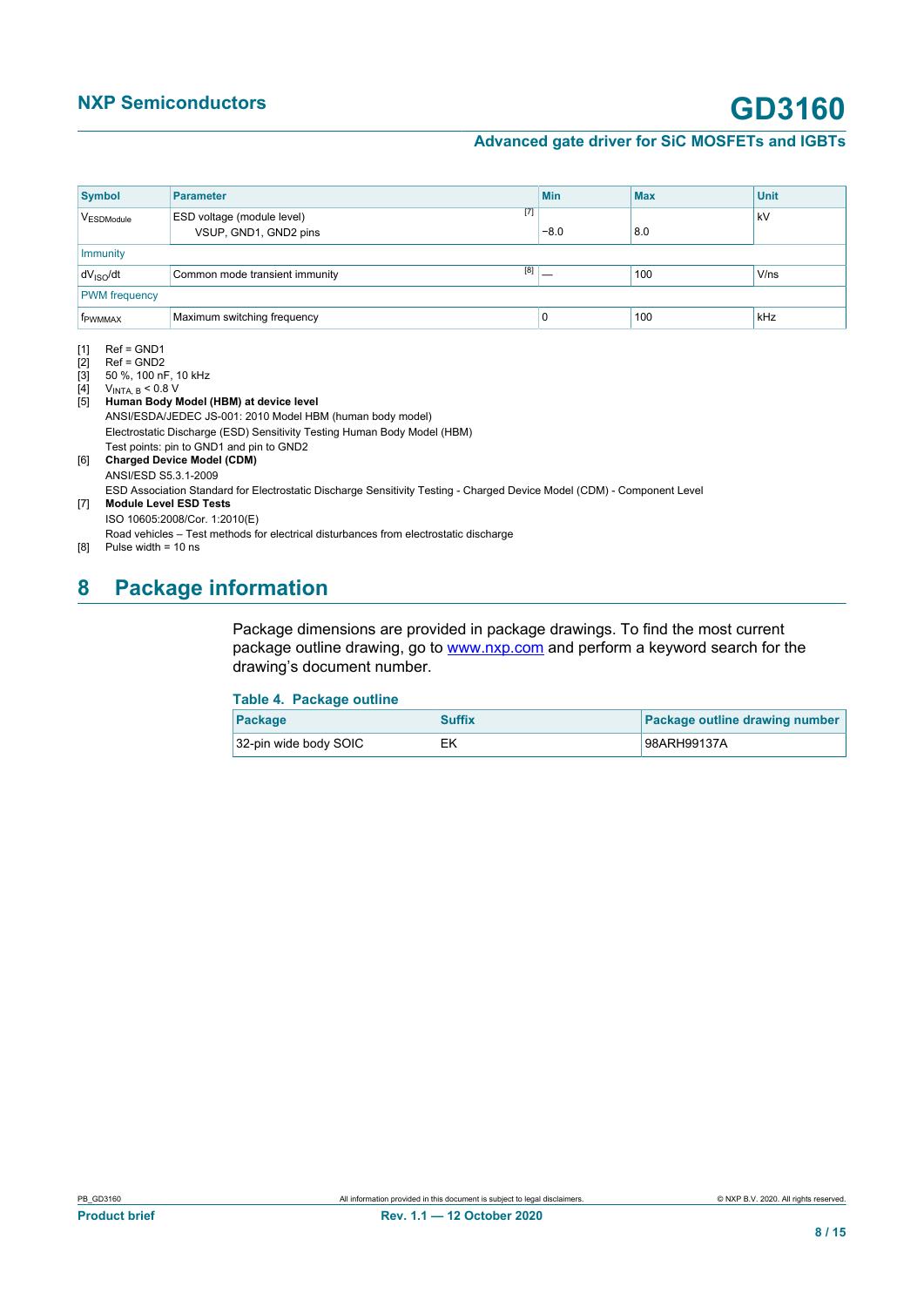

### <span id="page-8-1"></span><span id="page-8-0"></span>**8.1 Package outline**

**Figure 3. Package outline for SOIC32**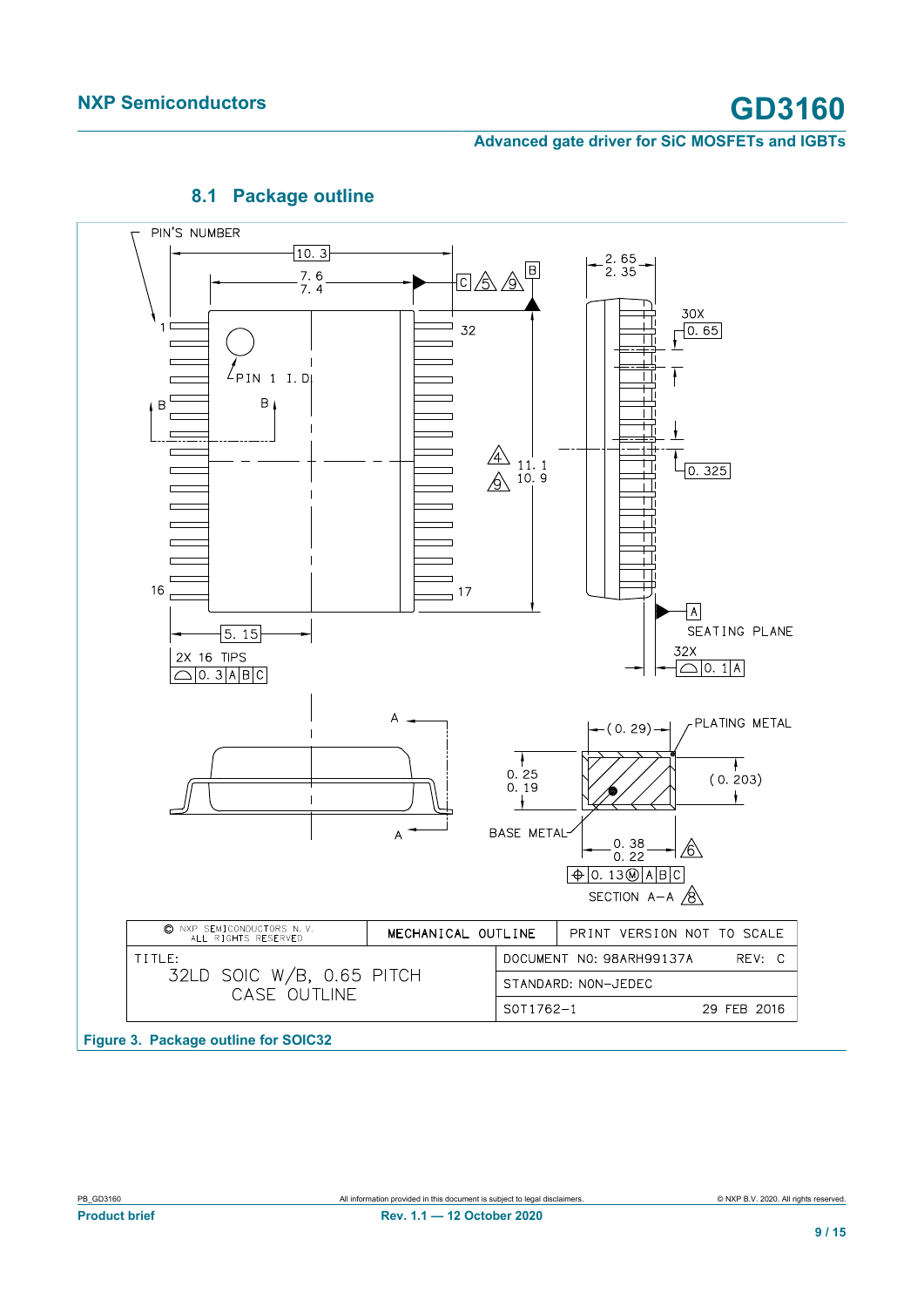## <span id="page-9-0"></span>**NXP Semiconductors GD3160**

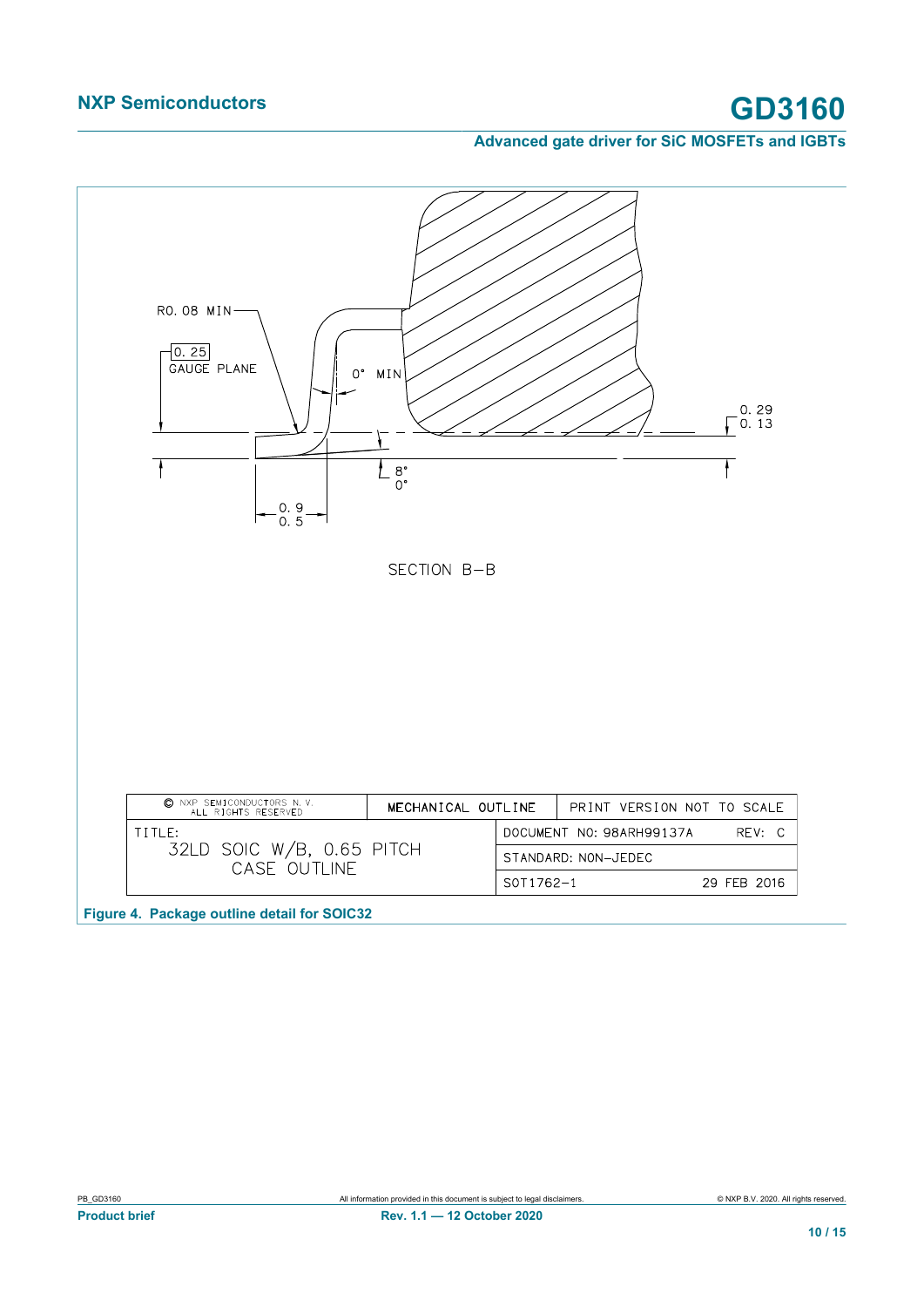<span id="page-10-0"></span>

- 1. DIMENSIONS ARE IN MILLIMETERS.
- 2. DIMENSIONING AND TOLERANCING PER ASME Y14.5M-1994.
- 3. DATUMS B AND C TO BE DETERMINED AT THE PLANE WHERE THE BOTTOM OF THE LEADS EXIT THE PLASTIC BODY.
- $\overbrace{A}$  This dimension does not include mold flash, protrusion or gate burrs. Mold flash, protrusion or gate burrs shall not exceed 0.15 mm per side. This dimension is determined at the plane where the bottom of the lead THE PLASTIC BODY.
- $\overbrace{\mathbb{S}}$  This dimension does not include inter-lead flash or protrusions. Inter-lead Flash and protrusions shall not exceed 0.25 mm per side. This dimension is determined at the plane where the bottom of the leads exit
- $\hat{\mathcal{B}}$  this dimension does not include dambar protrusion. Allowable dambar protrusion SHALL NOT CAUSE THE LEAD WIDTH TO EXCEED 0.4 mm. DAMBAR CANNOT BE LOCATED ON<br>THE LOWER RADIUS OR THE FOOT. MINIMUM SPACE BETWEEN PROTRUSION AND ADJACENT LEAD SHALL NOT LESS THAN 0.07 mm.
- A EXACT SHAPE OF EACH CORNER IS OPTIONAL.
- $\overline{\mathcal{B}}$  THESE DIMENSIONS APPLY TO THE FLAT SECTION OF THE LEAD BETWEEN 0.10 mm AND 0.3 mm FROM THE LEAD TIP.
- $\circled{4}$  The Package TOP MAY BE SMALLER THAN THE PACKAGE BOTTOM. THIS DIMENSION IS<br>DETERMINED AT THE OUTERMOST EXTREMES OF THE PLASTIC BODY EXCLUSIVE OF MOLD<br>FLASH, TIE BAR BURRS, GATE BURRS AND INTER-LEAD FLASH, BUT INCL

| © NXP SEMICONDUCTORS N.V.<br>ALL RIGHTS RESERVED | MECHANICAL OUTLINE |           | PRINT VERSION NOT TO SCALE |             |  |
|--------------------------------------------------|--------------------|-----------|----------------------------|-------------|--|
| $T$ i ti $F$ :                                   |                    |           | DOCUMENT NO: 98ARH99137A   | $RFV$ $C$   |  |
| 32LD SOIC W/B, 0.65 PITCH,<br>CASE OUTI INE      |                    |           | STANDARD: NON-JEDEC        |             |  |
|                                                  |                    | S0T1762-1 |                            | 29 FFB 2016 |  |

**Figure 5. Package outline notes for SOIC32**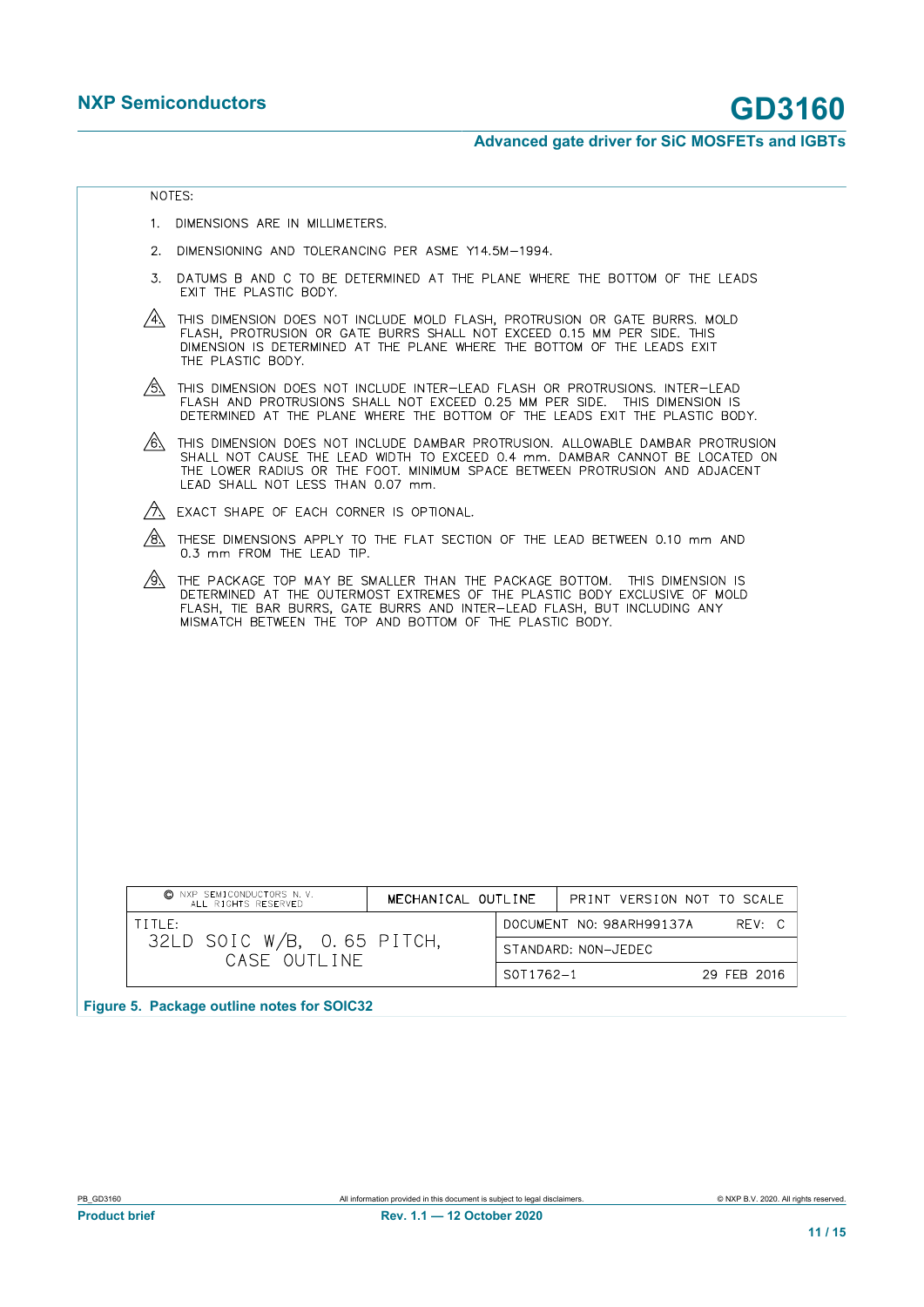# <span id="page-11-1"></span>**9 Revision history**

<span id="page-11-0"></span>

| <b>Table 5. Revision history</b> |                                                                                                                                              |                                                                                                                                                                                                                                                                                                                                                                                                                                                                                                                                                                                                                                                                                                                                                                                                                                                                                                                                                               |                      |                                                                                                                                                                                                                                                                                                                                                                                                                                                                                                                                                                                                                                                                                                                                                                       |
|----------------------------------|----------------------------------------------------------------------------------------------------------------------------------------------|---------------------------------------------------------------------------------------------------------------------------------------------------------------------------------------------------------------------------------------------------------------------------------------------------------------------------------------------------------------------------------------------------------------------------------------------------------------------------------------------------------------------------------------------------------------------------------------------------------------------------------------------------------------------------------------------------------------------------------------------------------------------------------------------------------------------------------------------------------------------------------------------------------------------------------------------------------------|----------------------|-----------------------------------------------------------------------------------------------------------------------------------------------------------------------------------------------------------------------------------------------------------------------------------------------------------------------------------------------------------------------------------------------------------------------------------------------------------------------------------------------------------------------------------------------------------------------------------------------------------------------------------------------------------------------------------------------------------------------------------------------------------------------|
| <b>Document ID</b>               | <b>Release date</b>                                                                                                                          | <b>Data sheet status</b>                                                                                                                                                                                                                                                                                                                                                                                                                                                                                                                                                                                                                                                                                                                                                                                                                                                                                                                                      | <b>Change notice</b> | <b>Supersedes</b>                                                                                                                                                                                                                                                                                                                                                                                                                                                                                                                                                                                                                                                                                                                                                     |
| PB GD3160 v.1.1                  | 20201012                                                                                                                                     | Product brief                                                                                                                                                                                                                                                                                                                                                                                                                                                                                                                                                                                                                                                                                                                                                                                                                                                                                                                                                 |                      | PB GD3160 v.1                                                                                                                                                                                                                                                                                                                                                                                                                                                                                                                                                                                                                                                                                                                                                         |
| Modifications                    | • Section 4.2, revised as follows:<br>functional safety."<br>• Section 6.2, revised Table 2.<br>• Section 7, revised as follows:<br>content. | • Added "and IGBTs" to the document title.<br>• Section 3, updated Figure 1 to include revised application schematic.<br>available" to "Available in 3.3 V or 5.0 V I/O logic interface variants."<br>safety" to "ISO 26262 ASIL D certified supporting ASIL D system level<br>ADC reporting for IGBT/SiC."<br>"Withstand 5000 V rms (1 minute) isolation per UL 1577."<br>• Section 5, updated part numbers from "PC33GD3160EK" and<br>"PC33GD3160A3EK" to "PGD3160AM515EK" and "PGD3160AM315EK."<br>correspond with the pin name in <b>Table 2</b> .<br>$ V_{\text{CCREG}}$ , revised Max value from "100" to "-100."<br>$ I_{VREF}$ , revised Max value from "20" to "-20."<br>$-V_{\text{FSiSO}}$ , revised Max value from "12" to "6.3."<br>- I <sub>SOURCEMAX</sub> , revised Max value from "15"; to "-15."<br>$ ISINKMAX$ , revised Max value from "-15" to "15."<br>$ I_{\text{INTB}}$ and $I_{\text{INTA}}$ , revised Max value from "20" to "-20." |                      | • Section 4.1, revised "Programmable gate voltage regulator" to "Programmable<br>gate voltage regulator over an expanded range" and revised "5.0 V or 3.3 V I/O<br>- Revised "Certified compliant with ISO 26262, supporting ASIL D level functional<br>- Revised "Current, DESAT, and temperature sense inputs and ADC reporting<br>for IGBT/SiC" to "Ultra-fast, current, DESAT, and temperature sense inputs and<br>• Section 4.3, revised "Withstand 2500 V rms (1 minute) isolation per UL 1577" to<br>• Removed former Section 6, "Internal block diagram" and all associated content.<br>• Section 6.1, Figure 2, revised the image, updating the pin name "NC" to "NC2" to<br>• Removed former Section 9, "General functional description" and all associated |
| PB GD3160 v.1                    | 20190808                                                                                                                                     | Product brief                                                                                                                                                                                                                                                                                                                                                                                                                                                                                                                                                                                                                                                                                                                                                                                                                                                                                                                                                 |                      |                                                                                                                                                                                                                                                                                                                                                                                                                                                                                                                                                                                                                                                                                                                                                                       |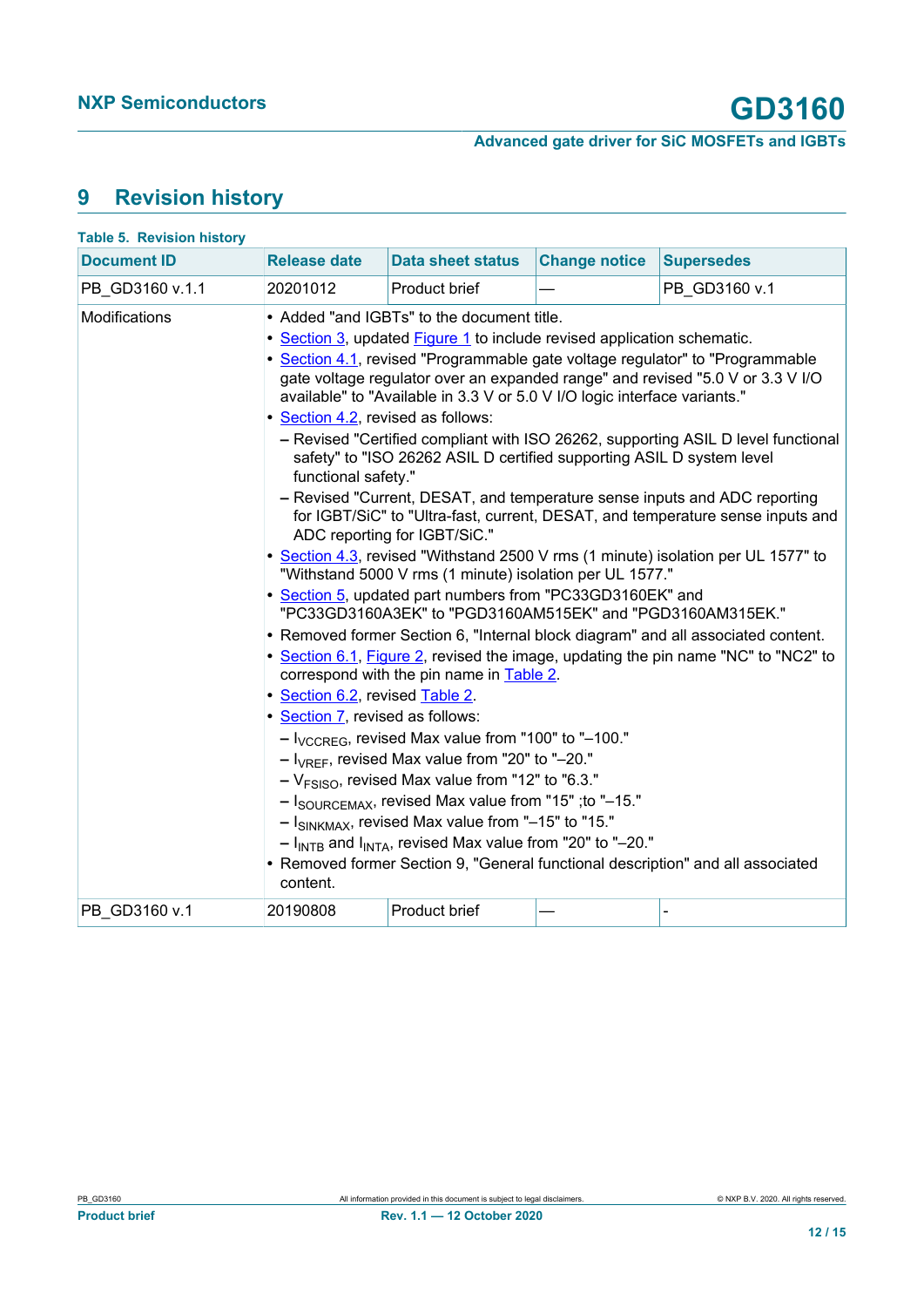## <span id="page-12-0"></span>**10 Legal information**

### **10.1 Definitions**

**Draft** — A draft status on a document indicates that the content is still under internal review and subject to formal approval, which may result in modifications or additions. NXP Semiconductors does not give any representations or warranties as to the accuracy or completeness of information included in a draft version of a document and shall have no liability for the consequences of use of such information.

### **10.2 Disclaimers**

**Limited warranty and liability** — Information in this document is believed to be accurate and reliable. However, NXP Semiconductors does not give any representations or warranties, expressed or implied, as to the accuracy or completeness of such information and shall have no liability for the consequences of use of such information. NXP Semiconductors takes no responsibility for the content in this document if provided by an information source outside of NXP Semiconductors. In no event shall NXP Semiconductors be liable for any indirect, incidental, punitive, special or consequential damages (including - without limitation - lost profits, lost savings, business interruption, costs related to the removal or replacement of any products or rework charges) whether or not such damages are based on tort (including negligence), warranty, breach of contract or any other legal theory. Notwithstanding any damages that customer might incur for any reason whatsoever, NXP Semiconductors' aggregate and cumulative liability towards customer for the products described herein shall be limited in accordance with the Terms and conditions of commercial sale of NXP Semiconductors.

**Right to make changes** — NXP Semiconductors reserves the right to make changes to information published in this document, including without limitation specifications and product descriptions, at any time and without notice. This document supersedes and replaces all information supplied prior to the publication hereof.

**Applications** — Applications that are described herein for any of these products are for illustrative purposes only. NXP Semiconductors makes no representation or warranty that such applications will be suitable for the specified use without further testing or modification. Customers are responsible for the design and operation of their applications and products using NXP Semiconductors products, and NXP Semiconductors accepts no liability for any assistance with applications or customer product design. It is customer's sole responsibility to determine whether the NXP Semiconductors product is suitable and fit for the customer's applications and products planned, as well as for the planned application and use of customer's third party customer(s). Customers should provide appropriate design and operating safeguards to minimize the risks associated with their applications and products. NXP Semiconductors does not accept any liability related to any default, damage, costs or problem which is based on any weakness or default in the customer's applications or products, or the application or use by customer's third party customer(s). Customer is responsible for doing all necessary testing for the customer's applications and products using NXP Semiconductors products in order to avoid a

default of the applications and the products or of the application or use by customer's third party customer(s). NXP does not accept any liability in this respect.

**Limiting values** — Stress above one or more limiting values (as defined in the Absolute Maximum Ratings System of IEC 60134) will cause permanent damage to the device. Limiting values are stress ratings only and (proper) operation of the device at these or any other conditions above those given in the Recommended operating conditions section (if present) or the Characteristics sections of this document is not warranted. Constant or repeated exposure to limiting values will permanently and irreversibly affect the quality and reliability of the device.

**Terms and conditions of commercial sale** — NXP Semiconductors products are sold subject to the general terms and conditions of commercial sale, as published at http://www.nxp.com/profile/terms, unless otherwise agreed in a valid written individual agreement. In case an individual agreement is concluded only the terms and conditions of the respective agreement shall apply. NXP Semiconductors hereby expressly objects to applying the customer's general terms and conditions with regard to the purchase of NXP Semiconductors products by customer.

**No offer to sell or license** — Nothing in this document may be interpreted or construed as an offer to sell products that is open for acceptance or the grant, conveyance or implication of any license under any copyrights, patents or other industrial or intellectual property rights.

**Suitability for use in automotive applications** — This NXP Semiconductors product has been qualified for use in automotive applications. Unless otherwise agreed in writing, the product is not designed, authorized or warranted to be suitable for use in life support, life-critical or safety-critical systems or equipment, nor in applications where failure or malfunction of an NXP Semiconductors product can reasonably be expected to result in personal injury, death or severe property or environmental damage. NXP Semiconductors and its suppliers accept no liability for inclusion and/or use of NXP Semiconductors products in such equipment or applications and therefore such inclusion and/or use is at the customer's own risk.

**Export control** — This document as well as the item(s) described herein may be subject to export control regulations. Export might require a prior authorization from competent authorities.

**Translations** — A non-English (translated) version of a document is for reference only. The English version shall prevail in case of any discrepancy between the translated and English versions.

### **10.3 Trademarks**

Notice: All referenced brands, product names, service names and trademarks are the property of their respective owners.

**NXP** — wordmark and logo are trademarks of NXP B.V. **SafeAssure** — is a trademark of NXP B.V.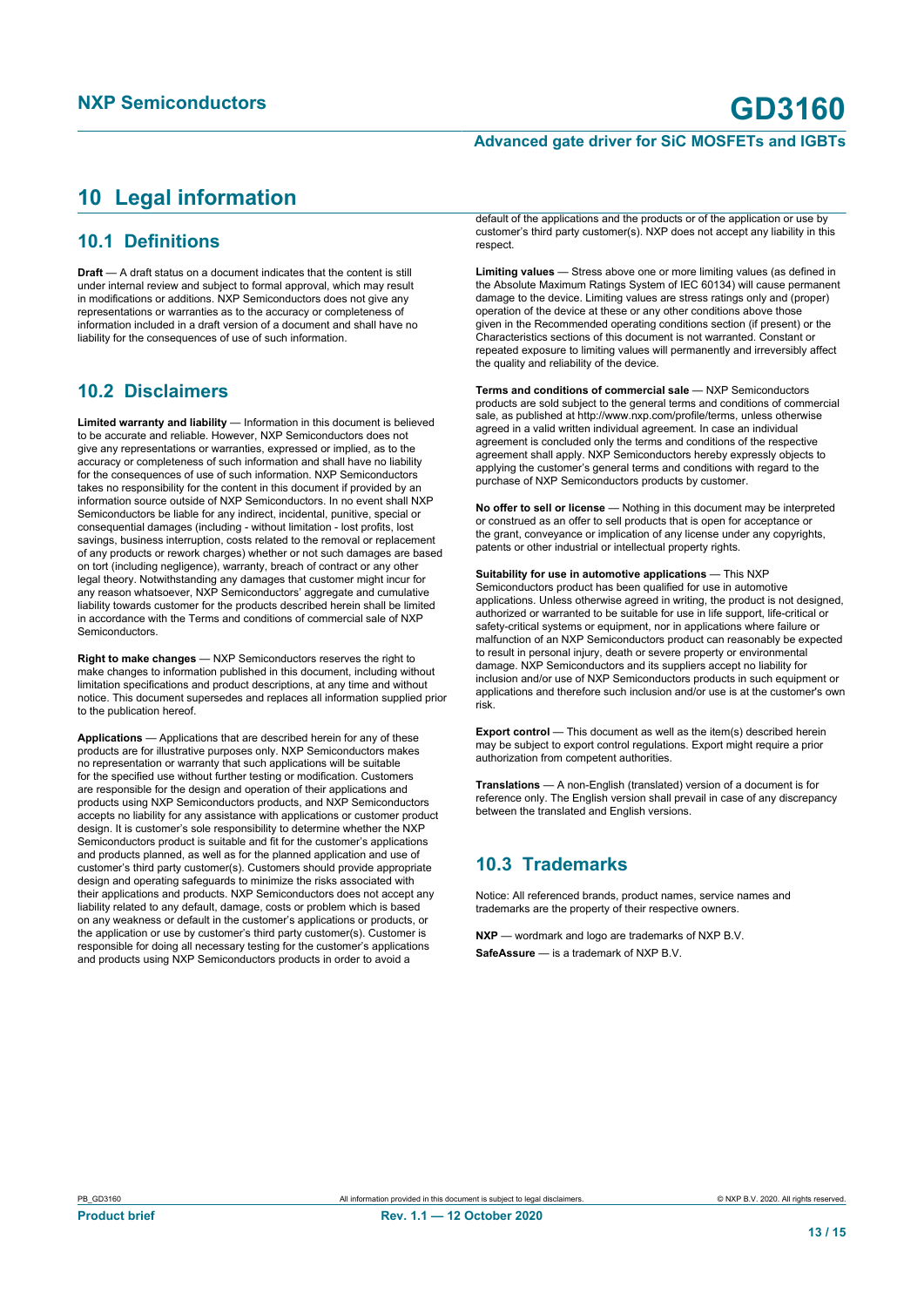## **Tables**

# **Figures**

| Fig. 1. |  |
|---------|--|
| Fig. 2. |  |
| Fig. 3. |  |

| Fig. 4. |                                     |  |
|---------|-------------------------------------|--|
| Fig. 5. | Package outline notes for SOIC32 11 |  |